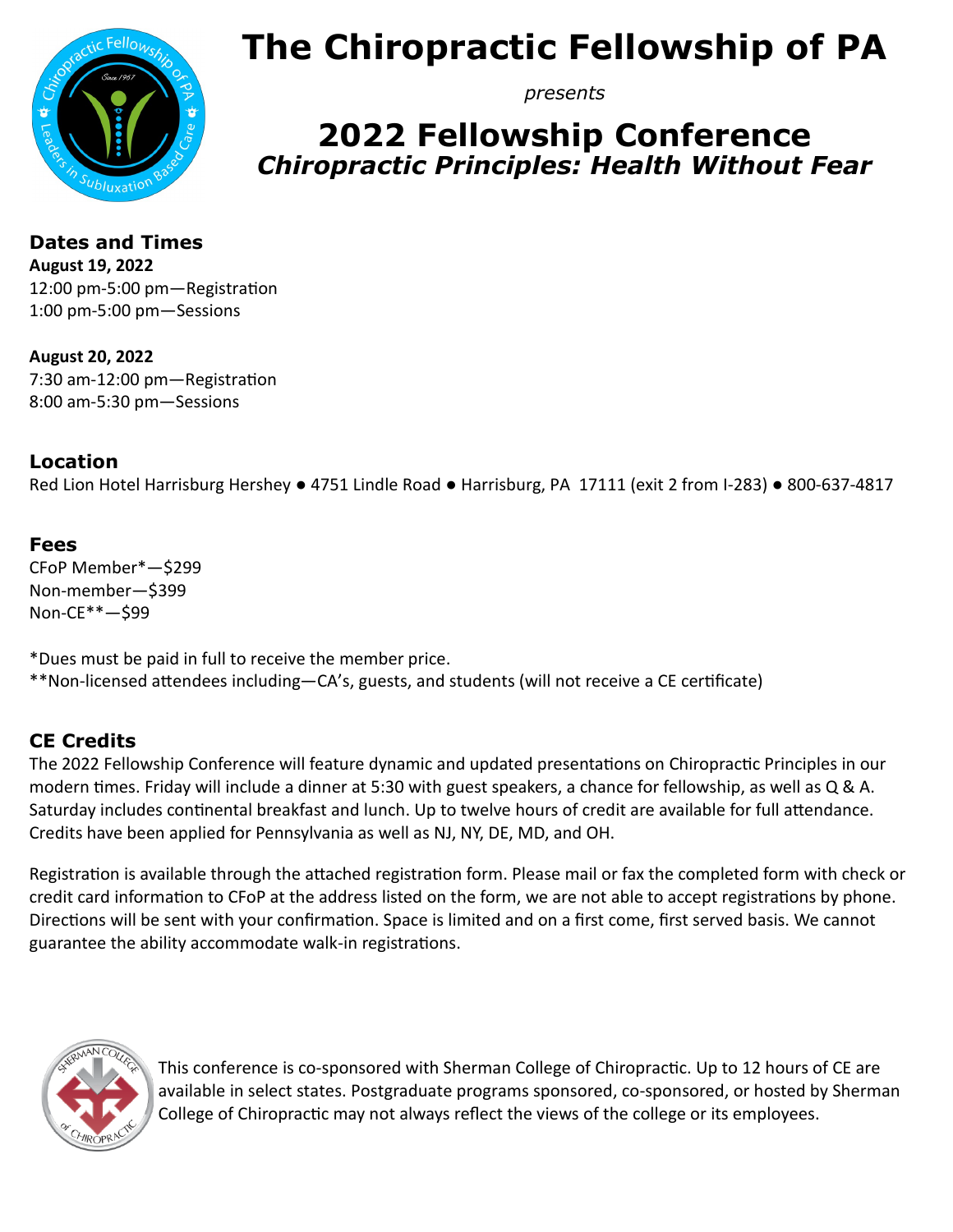

# **2022 Fellowship Conference**

#### **Chiropractic Principles: Health without Fear**

**Red Lion Hotel Harrisburg Hershey** August 19-20, 2022

### **Schedule**

#### **Friday, August 19, 2022**

12:00 pm—5:00 pm **Registration**

12:00 pm—6:00 pm **Exhibits Open**

#### 1:00 pm—2:00 pm **Natural vs Artificial Immunity** *Presented by Dr. Dean DePice* Dr DePice starts off our program of *Health without Fear*  by reviewing Natural vs Artificial Immunity, particularly the roles of pathogens in our bodies.

2:00 pm—3:00 pm **Lifetime Care and PVA Bliss**  *Presented by Dr. Dean DePice* Dr. DePice continues with patient education and the best communication for the chiropractic message and how to encourage best lifetime care choices.

#### 3:00 pm—5:00 pm

#### **Chiropractic, the Germ Theory, COVID and Resonance Science**

#### *Presented by Dr Tedd Koren*

Dr. Koren reviews the Germ Theory vs Terrain, Koch's postulates, and chiropractic health care. He leads into the emerging science of resonance.

6:00 pm—8:00 pm **Dinner**

#### **Saturday, August 20, 2022**

7:00 am—12:00 pm **Registration**

7:00 am—5:00 pm **Exhibits Open**

7:00 am—8:00 am **Continental Breakfast**

#### **Saturday, August 20, 2022 (continued)**

8:00 am—11:00 am

#### **Defining Subluxation-based Chiropractic for an Evidence Informed Future**

*Presented by Dr Christie Kwon*

Using her position as research chair at Life University Dr. Kwon will provide an update on chiropractic research, epidemiology, and the future of subluxation based chiropractic care.

#### 11:00 am—12:00 pm

#### **The Science of Chiropractic Communication** *Presented by Roberto Monaco*

Using his skills as a communicator and his experience with chiropractors and chiropractic, Mr. Monaco will provide an effective lecture that is ethical, scientific based, as well as patient oriented.

12:00 pm—1:00 pm Lunch

1:00 pm—3:00 pm **The Science of Chiropractic Communication (***continued)*

3:00 pm—3:30 pm **Networking Break with Vendors**

#### 3:30 pm—5:30 pm

**Chiropractic in 3D—A Review of the Craniocervical Junction and Upper Cervical Chiropractic**

*Presented by Dr. Ian Bulow*

This in depth review of the anatomy and physiology of the craniocervical junction uses the latest research tool for upper cervical practitioners— the three dimensional CT scanner. Instability cases will also be defined as well as the most common and most effective adjusting procedures available. This session will include hands-on demonstrations and a time for Q & A.